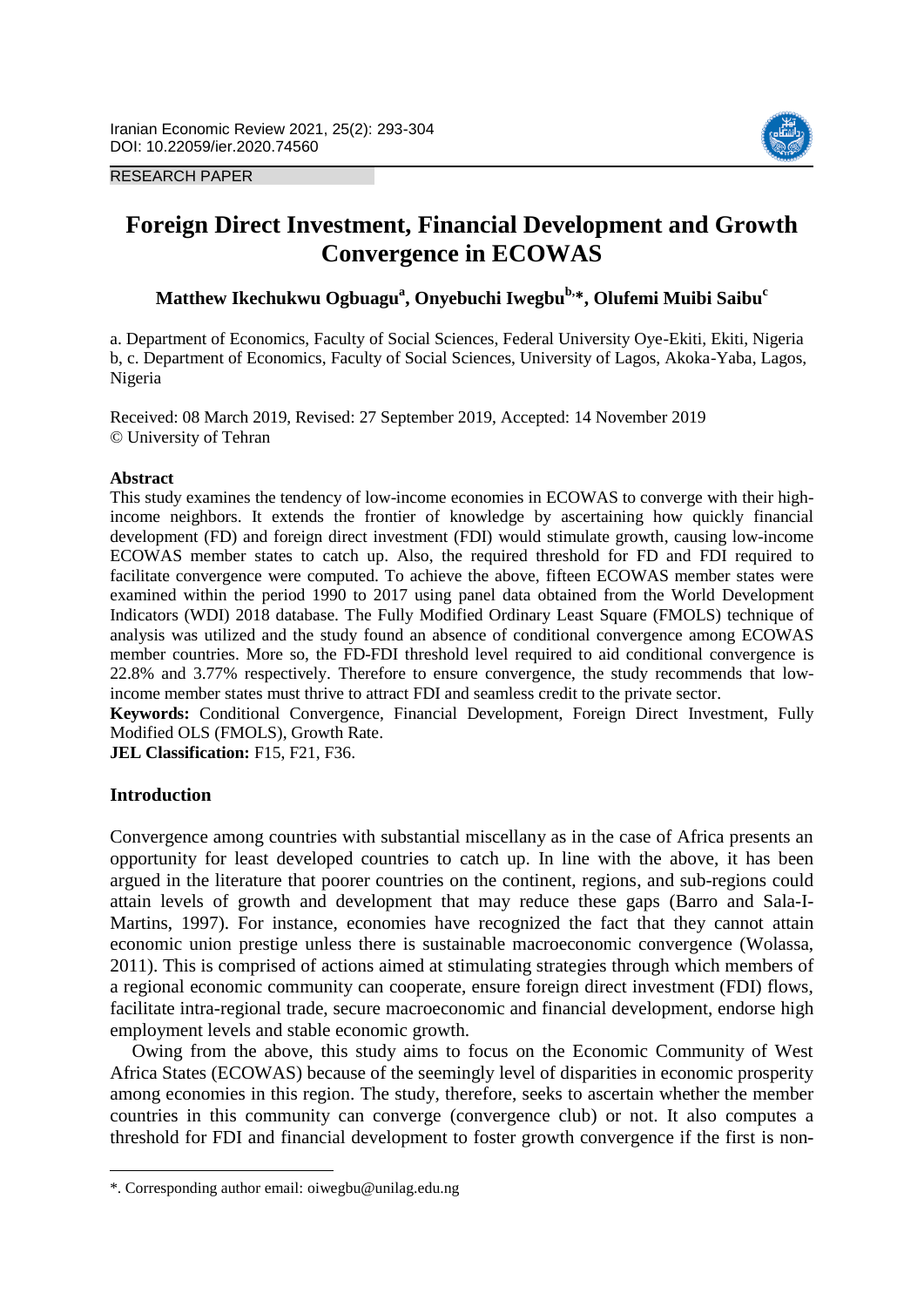existent. Surprisingly, most policy-makers are unaware of the practice that regional integration and cooperation can only be efficiently and effectively managed among economies that have the tendency to converge.

However, Bartosz and Henryk (2014) opine that the key objective in the European region and conditions for cohesion actually targets stable and exponential growth potentials within the regional economies. This is because regional integration and economic cooperation in Europe have experienced high levels of default where countries slump into economic recession (Greece, Portugal etc). To curb this mishap, the economic union issues frequent bailouts to these weaker economies to reduce the disparities within the union and as such install long-term measures that will improve the quality of life in the entire region (Dumitru and Ileana, 2014). For instance, countries within the convergence range are those economies whose GDP per capita is less than 75% of the European Union (EU) average. Substantially, those economies unable to crawl into the above range falls outside the convergence club. Therefore, economies who are not able to meet the above condition would receive significant aid supports and FDI in order to complete their convergence process (Bartosz and Henryk, 2014).

In general, most economies in ECOWAS are faced with resource gap syndrome, since capital to fund broad development projects falls short of the required quantity and quality. This challenge has worsened governments' ability to dispense its main functions of improving social well-being and providing security for its citizenry. Thus, it becomes imperative for the government to create alternatives for supplementing this gap as it may trigger off distortions and instability in government policies. Over the past decades, scholars have produced abundant evidence on the growth-enhancing effect of FDI and financial system development (see Beck et al. 2005). Therefore, it is mainly through resource allocation and productivity growth that robust financial system development can assist economies to grow exponentially.

No doubt that varieties of proposition exist on the significance of FDI and financial development to cause dispersing economies to convergence (Raheem and Adeniyi, 2015). Therefore, standard views exist to provide support for the existence of a close correlation between vibrant financial system, investment and economic prosperity (Aregbesola, 2014). For instance, financial development can act as a strong attraction for the inflow of FDI into the regional economy; and in turn, they both promote growth by stimulating an outward shift in the production possibility frontier through technology transfer and spillover effects (Adeniyi et al., 2015). These are alternative means of solving "resource gap syndrome" and the above transmission pathway can be seen in the work of Awolusi et al. (2017). It is thus the thrust of this study to examine how financial development and foreign direct investment can affect the extent of convergence of economies in ECOWAS region. The relevant question that seeks for an answer in this study include: Does financial development and foreign direct investment significantly affect the rate at which economies in ECOWAS region convergence? Also, the study will establish the threshold level of financial development and foreign direct investment that is simultaneously needed to cause convergence. The study covers a period of 27 years between 1990 to 2016 of the 15 ECOWAS member states.

The remaining sections of this paper are divided into four; the second section examines the existing literature surrounding the argument; this is followed by the Theoretical Framework and Model Specification, then section four focuses on data analysis and discussion and the final section conclude and provides policy recommendation for the study.

#### **Literature Review**

#### *Conceptual Literature*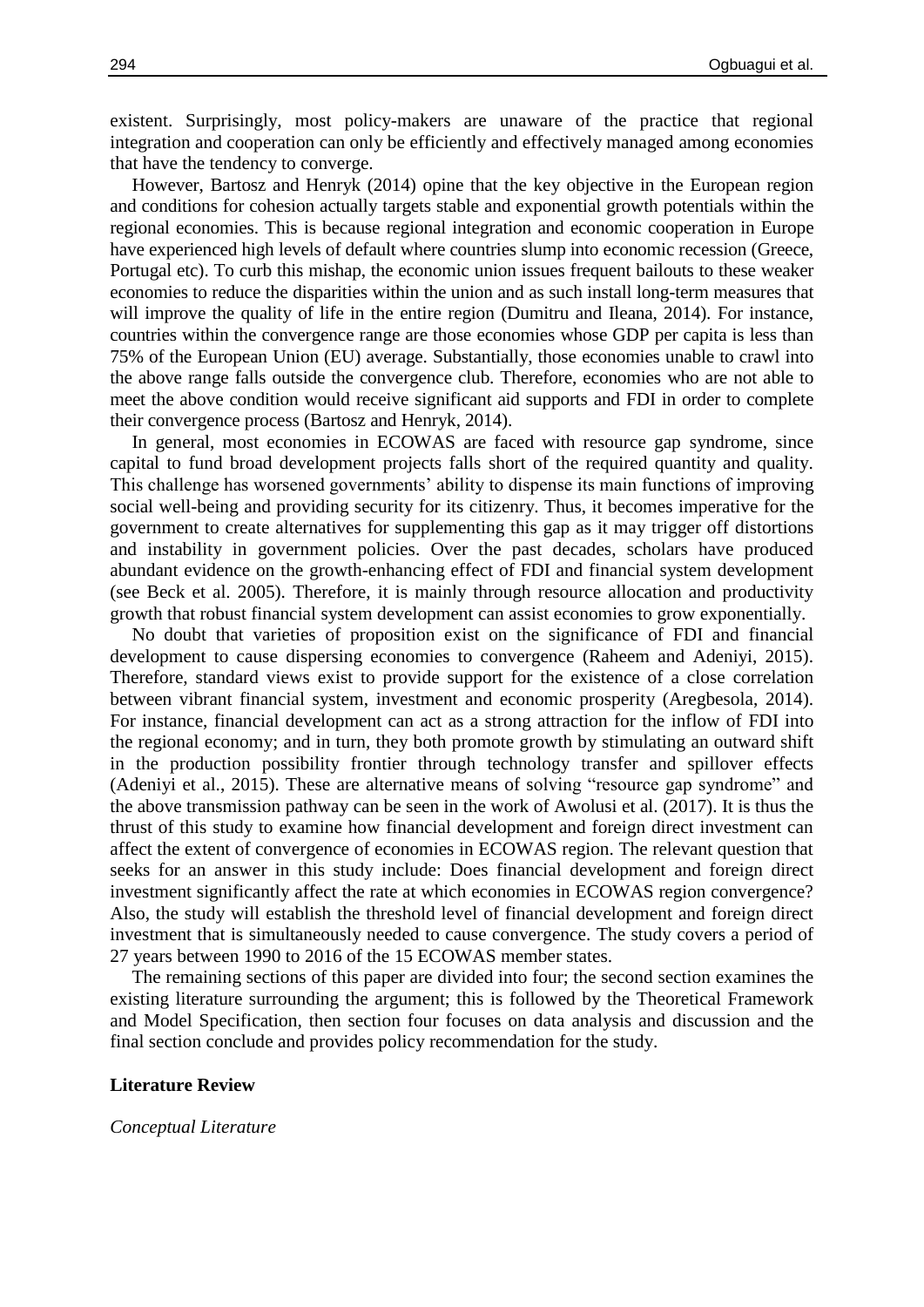ECOWAS is an integration of fifteen countries created on the  $28<sup>th</sup>$  day of May 1975 to speed up economic cooperation and regional integration. Unsurprisingly, the West African region is divided into the Anglophone, Francophone and Lusophone countries. This is further subdivided into West Africa Economic and Monetary Union (WAEMU) and West African Monetary Zone (WAMZ). The long term goal of the region is to dissolve into a single currency (Onakaja et al., 2013). Though the West African region experienced financial crisis recently, this region has consistently sustained its growth potentials from an average of 4.86% between 2000 and 2007 to about 5.11% between 2008 and 2013. Comparing WAEMU and WAMZ, it could be seen that member countries in WAEMU recorded an average growth rate of 3.89% between 1999 and 2014, while WAMZ member countries recorded an average of 6.58% within the same time period. On the other hand, between the periods 1999 to 2014, the entire ECOWAS region grew at an average rate of 4.96%. Interestingly, countries like Sierra Leone, Nigeria, Ghana, Burkina Faso, and Cape Verde topped the chart at 8.21%, 7.97%, 6.65%, 5.84%, and 5.63% respectively. Surprisingly, Niger, Benin, Senegal, and The Gambia struggled to maintain an average growth rate of 4.84%, 4.41%, 4.19%, 3.86%, and 3.7% respectively between 1999 and 2014; while Guinea, Togo, Guinea Bissau, and Cote d'Ivoire crawled behind with an average growth rates of 2.78%, 2.64%, 2.14%, and 1.46% respectively within the period of study (Jalloh, 2014).

Drawing from the above, it is pertinent to establish the nature of convergence in ECOWAS region. This could be absolute, conditional or sigma convergence. Here, economies would have converged conditionally if the value of beta is significantly different from zero. Therefore, it is more likely for economies with uniform population growth and technology to convergence faster "ceteris paribus" (Barro and Sala-I-Martin, 1997) as African economies exhibited conditional convergence between 1959 and 1985 (Murphy and Ukpolo, 1999). The above notwithstanding, absolute convergence occurs when economies converge at the same level of long-term income. And as such, the convergence hypothesis would imply that the least developed countries grow faster than developed ones thereby stimulating catch-up phenomenon by the poorest countries. More importantly, the growth rate of GDP per capita of the poorest countries tends to grow faster than that of the rich countries.

Similarly, in sigma convergence, the focal point is the reduction in dispersion in the rate of growth of the GDP per capita of both the rich and poor countries. Therefore, sigma convergence is measured by an indicator of dispersion (variance of the log of GDP per capita). Thus, sigma convergence is observed to show whether there is a stable and continuous declining trend in the dispersion of the log of income within the group.

## **Theoretical Discourse**

The Augmented Neoclassical growth model as developed by Solow (1956) focus on convergence hypothesis which is core to the neoclassical growth theory. This theory posits that the growth rate of income in poorer economies will exceed that of the richer economies. For example, given that all economies have the same rate of growth, then countries with the higher initial level of income will grow faster and as such economies might never converge. Adopting a more realistic approach to the above theoretical foundation, economies with different steady states based on differences in technology and behavioural patterns would experience augmented neoclassical theory which predicts conditional convergence (Mankiw et al., 1992). Building on the above thesis, other controlled variables such as financial development and FDI enters the model as control variables which further stimulate the rate of growth and hence, fast track convergence. Furthermore, the theory posits that a single technology can be simultaneously adopted by all the countries in a region. Fortunately, they eventually attain the same steady-state rate of growth through spillover effects. In fact, in the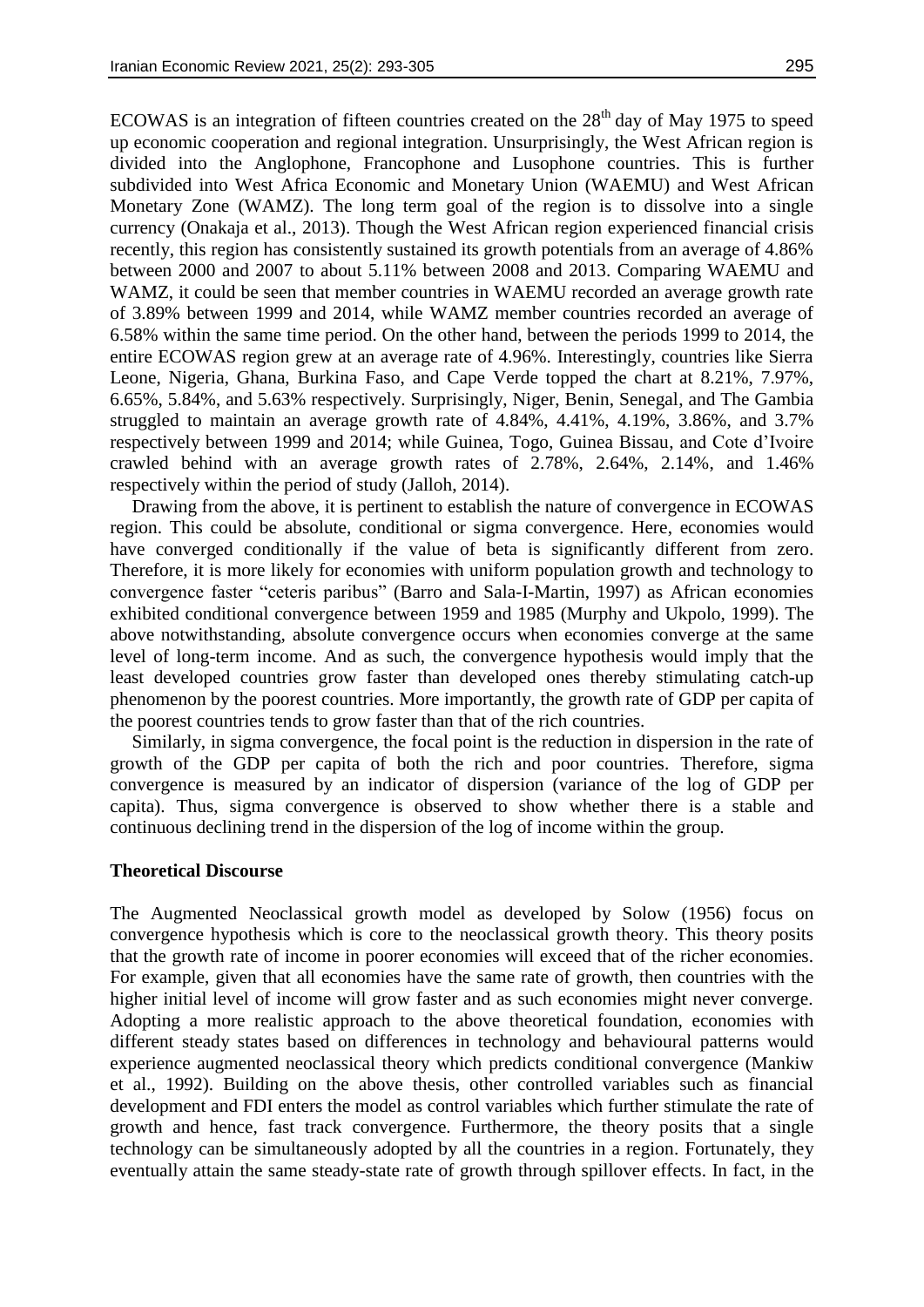last ten years, a cosmic amount of research has been directed towards investigating this convergence hypothesis (Wahiba, 2015; Barro and Sala-I-Martin, 1997; Mankiw et al.,1992).

## **Review of Empirical Literature**

Although there is a dearth of literature which has focused directly on FDI, financial development and growth convergence, this study attempts to draw deductions on the above relationship through the modification of the neoclassical theory. For instance, Alan and Carlyn (2015) testing for economic convergence among OECD economies, discovered their growth paths were related to the target economy. Utilizing the Fourier-type tests, they revealed that growth in a large number of Latin American countries is similar to results found in the US. Despite the above, some of these economies converged at a lower level of income.

Furthermore, in the research conducted by Cesar and Ha (2015), they examined the relationship between domestic output growth and capital inflows using panel data set from 38 SSA countries. Embracing the two-step technique, this study observes that output growth in this region does not attract the inflows of capital. Instead, their results support that aid and foreign direct investment inflows rather stimulate enhanced growth. Here, one percent rise in real aid inflows upshot output growth per capita by 0.022 percentage point holding other variables constant.

Also, Dumitru and Ileana (2014) concentrated on investigating the relationship between net capital flows, current account imbalances and income convergence between 1995 and 2007 in the European Union economies. They concluded that there is an occurrence of income convergence in the EU; and as such computed the level of thresholds to enforce convergence. On the contrary, Haupt et al. (2017) utilized the Classical theory; but they ignored explanations for the sources of differences and nonlinearity. However, most recently, scholars are supporting nonlinearity of models and proffering solution and identifying group-specific convergence paths. They proposed a model with time-varying, heterogeneous and nonlinearity in the growth phase. In addition, Von Hagen and Zhang (2014) using an overlapping-generations model, found that disparities in financial development can describe current stylized facts in international capital flows. Though FDI and net capital flow were competitive, the latter triggers a positive multipliers effect to the US.

Furthermore, Monfort et al. (2013) investigated the issue of per capita income convergence among economies in the EU. Here, the study focused on testing the existence of convergence club; because of the series of default experienced in the EU. On the other hand, Ewijk and Arnorld (2015) using panel data, they adopted the new-Keynesian theory and concluded that the benefits of economic cooperation and integration include macroeconomic stability to mention a few. More so, since foreign capital is transformed into domestic physical capital, Chatterjee and Naknoi (2009) posited that capital Inflows increase output using the neoclassical theory. Alternatively, Sum (2012), adopted the dynamic panel technique on 69 countries from 1976 to 2008. They tried to compute the level of thresholds for financial development and quality of institution which would ensure a steady growth rate. Interestingly, Wahiba (2015) using GMM on series between 1999 and 2013 focuses on ascertaining whether or not there is a conditional convergence hypothesis among WAEMU countries. The study discovered that the above variables contribute to economic growth in the region. Contrary to the above, Sbia and Alrousan (2016) concentrated on the United Arab Emirate between  $1974Q1 - 2012Q4$ . They concluded that there is long-run cointegration between financial debt and development using panel cointegration analysis.

In the same vein, Adeniyi et al. (2015) investigating the relationship between FDI, credit to private sector and growth in sub-Saharan Africa reported that FDI and financial system development have a positive impact on economic growth. Lastly, Sghaeir and Albida (2013)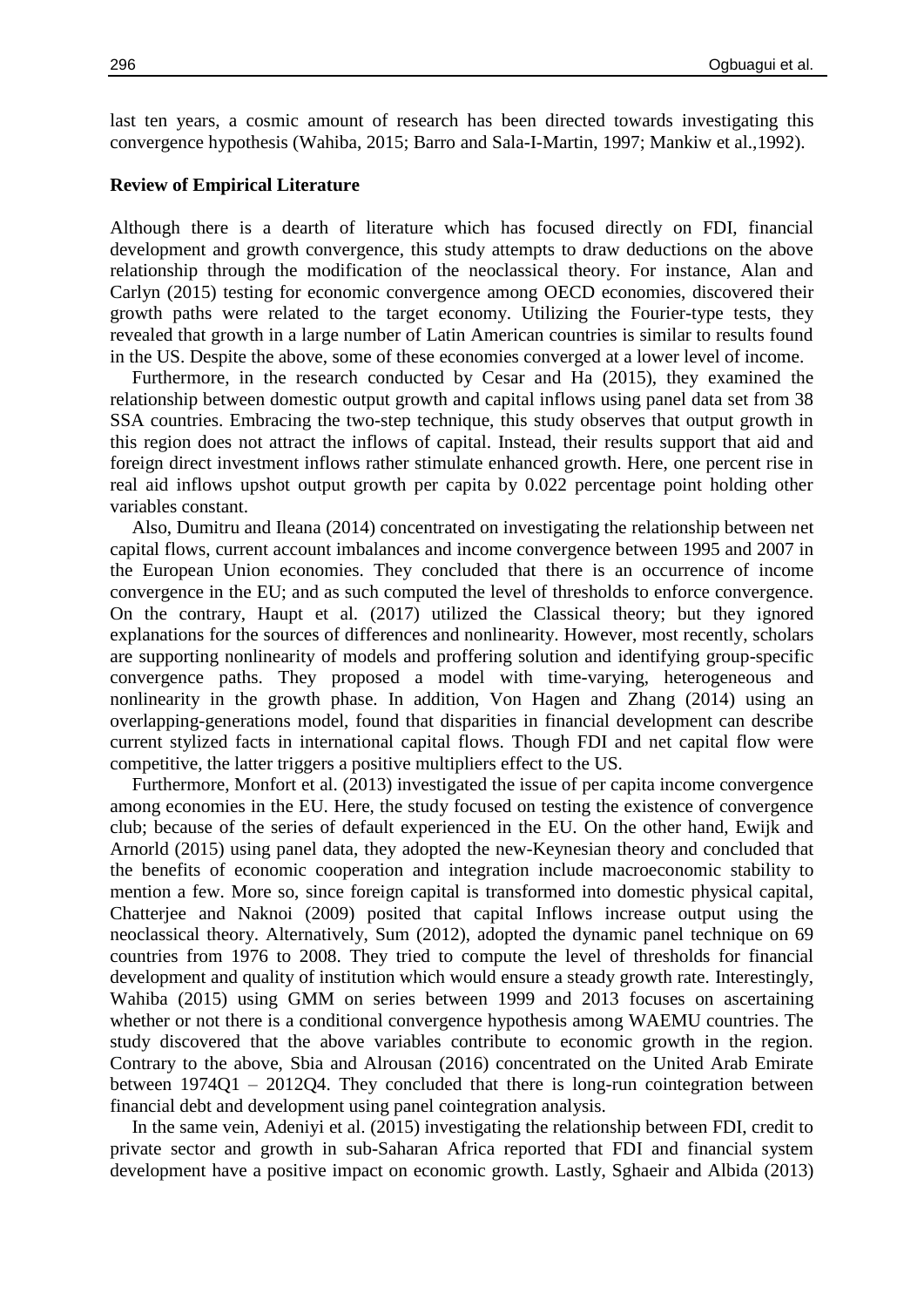utilized the GMM panel data analysis, and they discovered that there is a positive relationship between FDI and economic growth. In the same vein, their investigation supports the evidence that the financial system is a pertinent precondition for FDI to impact economic growth positively in four North African countries between 1980 and 2011.

## **Theoretical Framework cum Model Specification**

The framework for this study is built on the Augmented Neoclassical growth model (Mankiw et al., 1992). In their exposition, the model follows a dynamic panel data estimation pattern. The applied model though modified, closely follows a broad strand of related literature (Osada and Saito, 2010; Sum, 2012). This is represented below as:

$$
\Delta Y_{it} = \alpha_1 Y_{0it} + \alpha_2 \Delta POP_{it} + \alpha_3 INV_{it} + \alpha_4 HC_{it} + \alpha_5 Z_{it} + \alpha_6 THRESHOLD_{it} + \varepsilon_{it}(1)
$$

Growth rates  $(\Delta Y_{it})$  is the log difference of real GDP per capita,  $Y_{0it}$  denotes the log of real GDP per capita and accounts for the convergence effect.  $ΔPOP<sub>it</sub>$  stands for population growth rate,  $INV_{it}$  denotes the gross fixed capital formation,  $HC_{it}$  represents average years of schooling (proxy is human capital),  $Z_{it}$  signifies the control variables which include: FDI and financial development (proxy is the credit to the private sector), THRESHOLD<sub>it</sub> stand for threshold measures. More importantly, threshold measures the amount of FDI and financial development which will augment the weak financial system and cause growth convergence in ECOWAS countries, thereby encouraging beta-convergence. Thus, credit to the private sector is used to proxy financial development. To check for a potentially optimal level of the threshold, squared value of the threshold identity is introduced into equation (2) below, along with the variables for the dynamic panel regression. The resultant equation is represented in equation (3.2) below:

$$
\Delta Y_{it} = \alpha_1 Y_{0it} + \alpha_2 \Delta POP_{it} + \alpha_3 INV_{it} + \alpha_4 HC_{it} + \alpha_5 FDI_{it} + \alpha_6 FD_{it} + \alpha_7 FDI_{it}^2 + \alpha_8 FD_{it}^2 + \varepsilon_{it}
$$
\n(2)

The turning points of equation (2) will be obtained by partially differentiating the equation with respect to FDI and FD respectively and setting it to zero. With this, the threshold level of FDI and credit to the private sector as a percentage of GDP needed to stimulate growth is the value of FDI and FD at their respective critical points. Hence, we have that for FDI:

$$
\frac{\partial \Delta Y_{it}}{\partial FDI_{it}} = \alpha_s + 2\alpha_\gamma FDI_{it}
$$
\n(3)

Setting equation (3) to zero, we have:

$$
\alpha_{5} + 2\alpha_{7} F D I_{it} = 0 \tag{4}
$$

Hence, the required amount of FDI as a percentage of GDP needed across ECOWAS on a long run basis is given as:

$$
FDI_{it}^{**} = \frac{-\alpha_5}{2\alpha_7} \tag{5}
$$

For Financial Development, we have: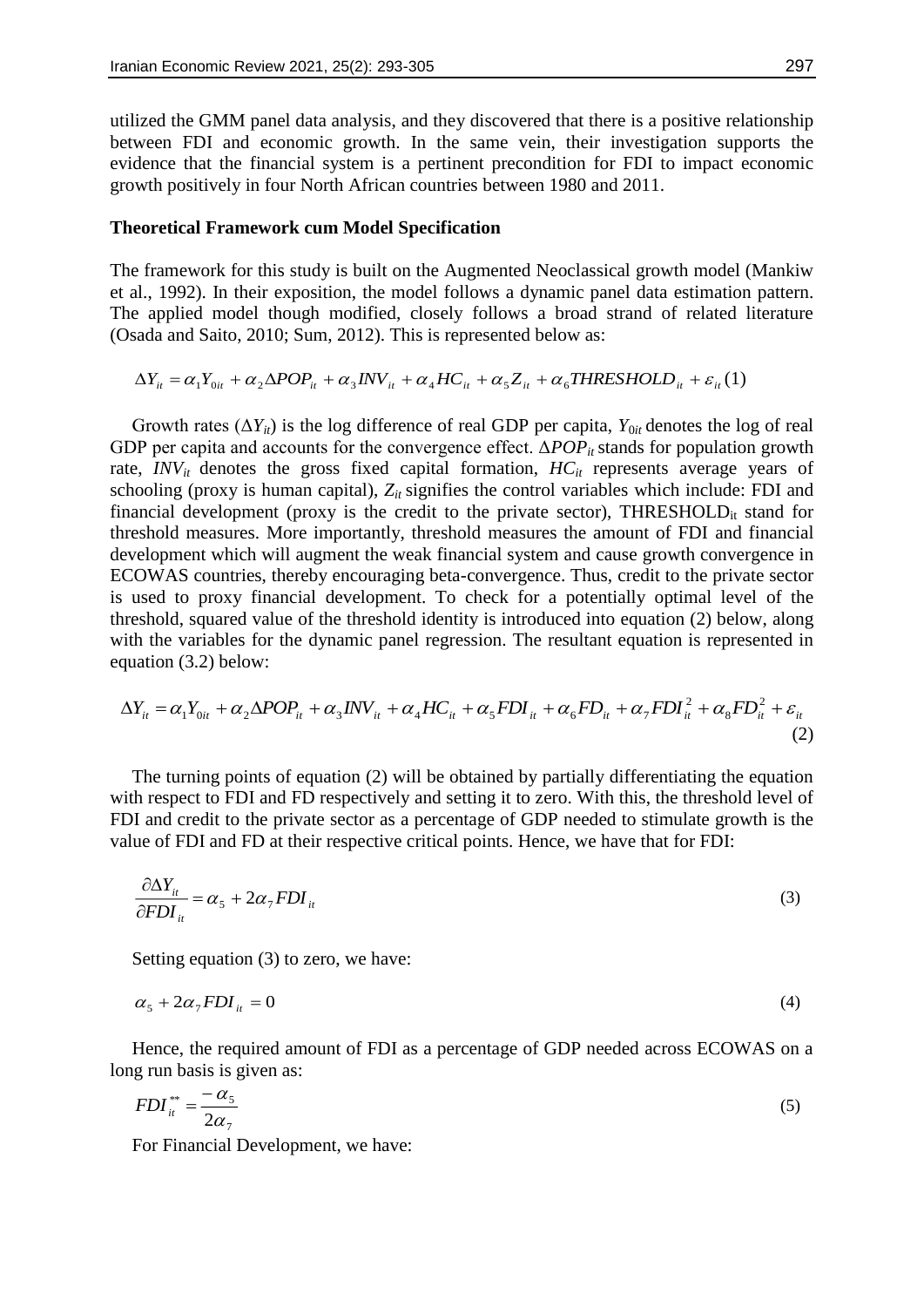$$
\frac{\partial \Delta Y_{it}}{\partial FD_{it}} = \alpha_6 + 2\alpha_8 FD_{it} \tag{6}
$$

Setting equation (6) to zero, we have:

$$
\alpha_{6} + 2\alpha_{8}FD_{it} = 0\tag{7}
$$

Hence, the required extent of Financial Development as a percentage of GDP needed across ECOWAS on a long run basis is given as:

$$
FD_{it}^{**} = \frac{-\alpha_6}{2\alpha_8} \tag{8}
$$

The estimation technique is the Fully Modified Ordinary Least Square (FMOLS) as developed by Hansen and Philips (1990). The FMOLS estimates directly cointegrating relationships by amending the traditional Ordinary Least Square with corrections that take into cognizance of the endogeneity problem as well as the serial correlation that may arise from estimating the traditional OLS. The FMOLS is relevant as a researcher can use the fully modified corrections to examine how relevant the effects are while applying them empirically. This really assisted in making the technique less of a "black box" for researchers (Philips, 1995). There are empirical evidence that suggest that the Fully Modified OLS estimator performs very much better with respect to other techniques of estimating cointegrating relations (Cappuccio and lubian, 1992; Hansen and Phillips, 1990; Hargreaves, 1994; Phillips and Loretan, 1991). Thus, the panel data utilized for this study is sourced from the World Bank World Development Indicators (WDI) database 2018.

#### **Data Analysis and Discussion**

This section analyses the data gathered from the fifteen ECOWAS countries in a bid to achieve the objectives of these studies earlier stated in this section. We begin by examining the trend analysis of ECOWAS member countries' output per capita for the period 1990 till 2017. This is presented in figure 1.



**Figure 1:** GDP Per Capita on Average of ECOWAS Member States **Source:** Authors' Sketch using Data from WDI, 2018.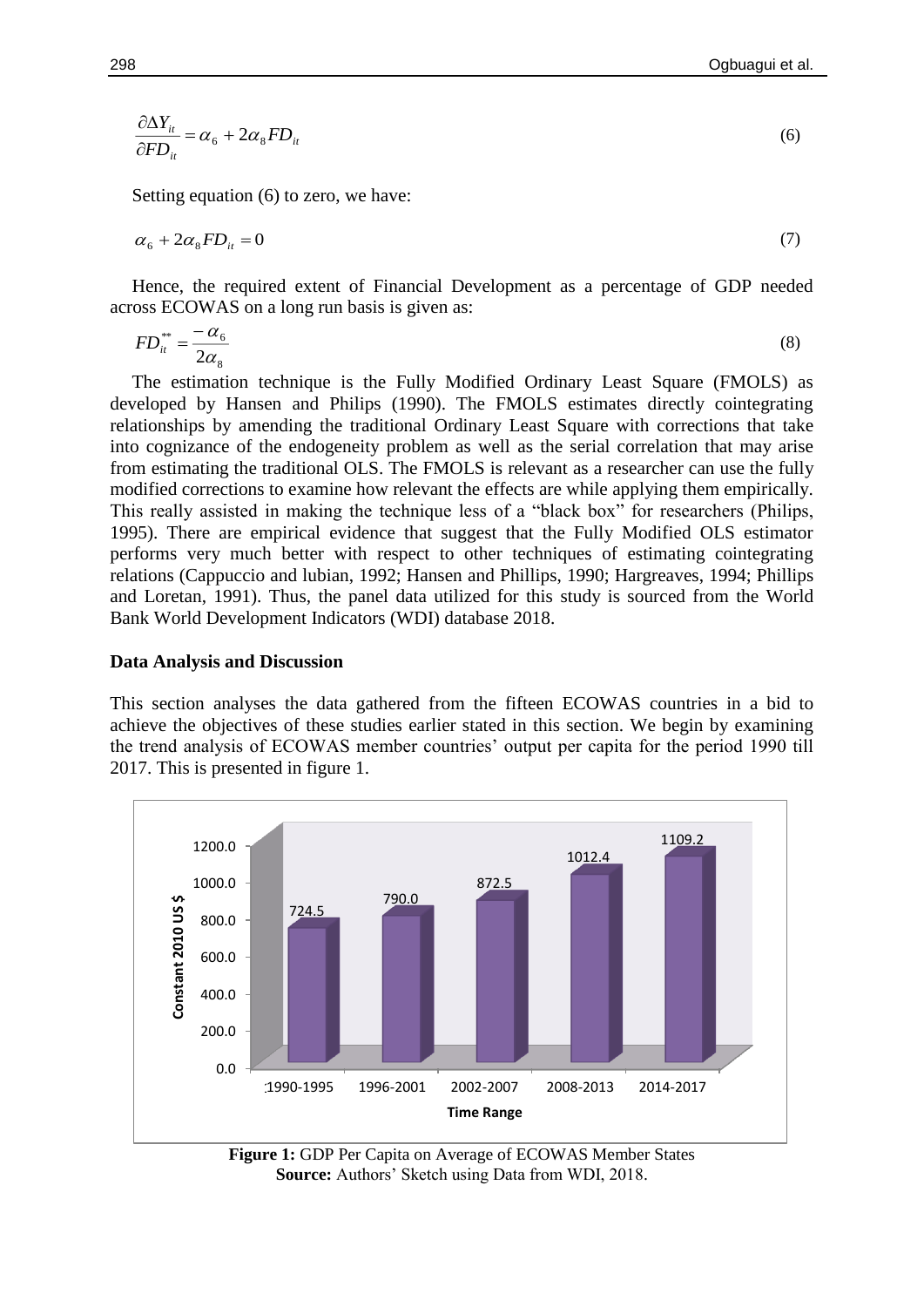Figure 1 reveals that the output per capita endured a gradual increase over the period of study as it increased from 724.5 US Dollars between 1990 and 1995 to 790 US Dollars between 1996 and 2001, representing 9% increase. This continued between 2002 and 2007 as it managed to climb to 872.5 US Dollars representing 10.4% increment. The output per capita reached the 1000 US Dollars hallmark between 2008 and 2013 and endured a gradual increase between 2014 and 2017, representing 9.6% increment. The greatest growth occurred between 2002 and 2007 to 2008 and 2013, shows a 16% increase.

## **Descriptive Statistics**

|                  |          | <b>Table 1:</b> Descriptive Statistic Summary of the Variables Employed |             |             |             |          |  |
|------------------|----------|-------------------------------------------------------------------------|-------------|-------------|-------------|----------|--|
| <b>Statistic</b> | $FD($ %) | $FDI$ $(\frac{9}{6})$                                                   | HC(%)       | INV $(% )$  | POP $(\% )$ | Y        |  |
| Mean             | 14.58887 | 3.872085                                                                | 80.69710    | 15.92836    | 2.686977    | 2.868154 |  |
| Median           | 12.47595 | 1.798279                                                                | 83.02812    | 5.879475    | 2.673837    | 2.792267 |  |
| Maximum          | 65.74181 | 103.3374                                                                | 132.4683    | 2357.678    | 7.849706    | 3.552839 |  |
| Minimum          | 0.402581 | $-2.138160$                                                             | 26.15871    | $-294.1620$ | $-1.838800$ | 2.437514 |  |
| Std. Dev.        | 11.39115 | 9.285289                                                                | 25.56360    | 145.0367    | 0.960380    | 0.250202 |  |
| <b>Skewness</b>  | 2.077427 | 7.554456                                                                | $-0.183558$ | 15.15528    | $-0.024054$ | 0.748404 |  |
| Kurtosis         | 8.679199 | 68.99964                                                                | 2.421321    | 245.4574    | 11.09205    | 2.911062 |  |
| Jarque-Bera      | 833.5213 | 77931.93                                                                | 6.848978    | 694062.5    | 1145.964    | 38.40924 |  |
| Probability      | 0.000000 | 0.000000                                                                | 0.032566    | 0.000000    | 0.000000    | 0.000000 |  |
| Sum              | 5893.905 | 1579.811                                                                | 28243.99    | 4444.013    | 1128.530    | 1175.943 |  |

A summary statistic of the variables employed is presented in Table 1.

**Source:** Authors' Computation using Data from WDI, 2018

Table 1 revealed that the level of financial development (FD) as measured by credit that goes to the private sector as a percentage of GDP on average leveled at 14.6%. While the peak was 65.7%, the lowest credit ratio given was 0.40%. This shows the extent of disparity that is attributable to the level of financial development. The foreign direct investment inflow as a percentage of GDP rallied at an average of 3.87% for the whole period among ECOWAS member states while as much as 103.34% inflows came into the region at a certain period and as low as (2.14%) inflows were recorded. The level of primary school enrolment ratio as a measure of human capital was relatively low as it also rallied at an average of 80.69% and has its peak at 132.5% while its minimum was 26.16%. The level of domestic investment growth rate maintained an average of 15.9% throughout the sample period while it had the highest of 2357.68%; a massive investment outburst for the period and there was still worse investment growth of (294.16%). Population growth rate within the period maintained a growth trajectory of 2.67% throughout the period and the highest of 7.85% was recorded while there was a massive death toll that shrinks population growth rate to (1.84%). The normality of the variables is individually examined using the Jarque-Bera statistics. The Jarque-Bera statistics test the null hypothesis of normal distribution for a variable against the alternative of nonnormally distribution. The probability value is used to make the decision. From table 1, it can be seen that the variables under study are all not normally distributed as their probability value is all less than 5% level of significance.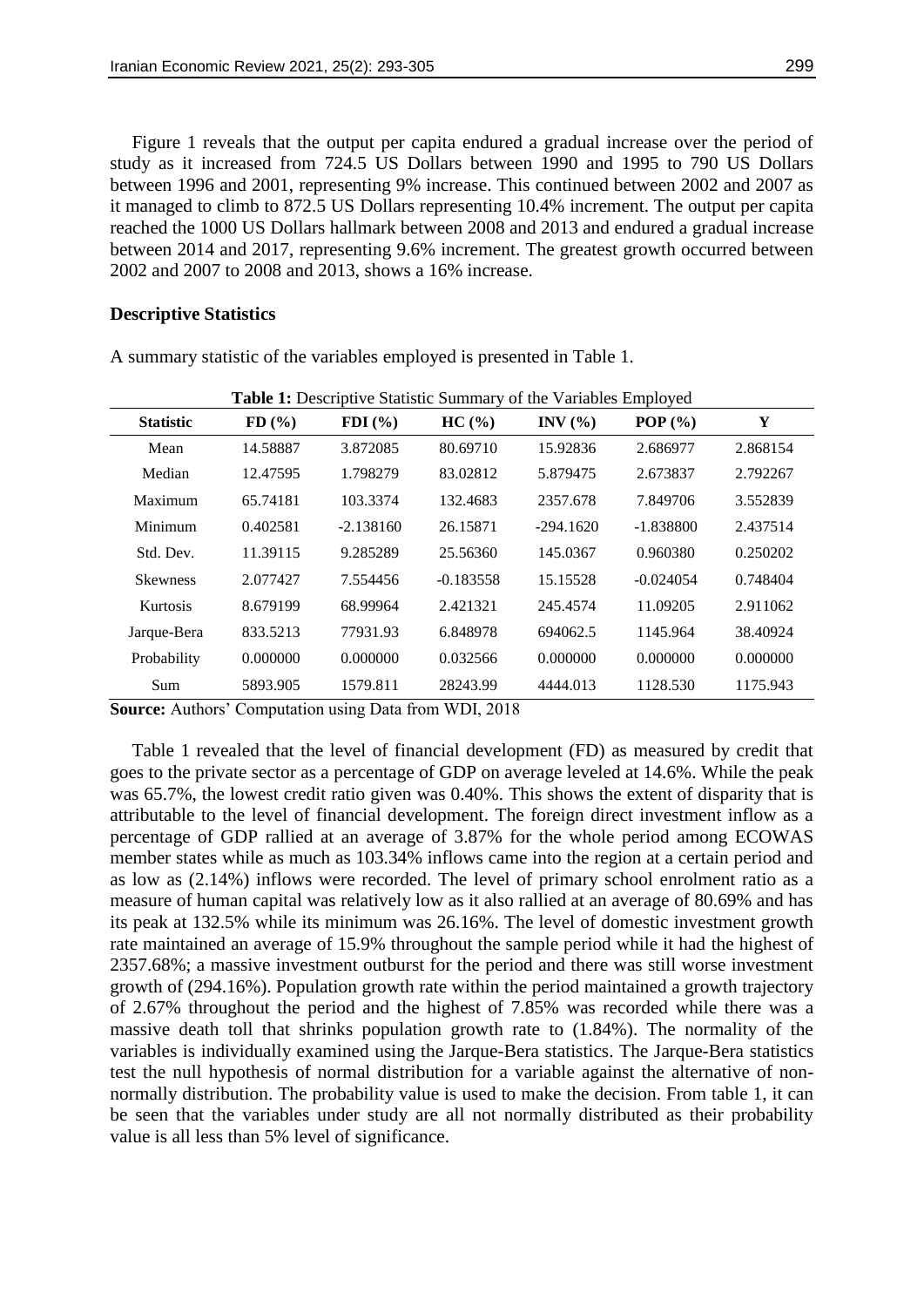## **Correlation Test**

| <b>Table 2: Correlation Test Result</b> |           |            |           |            |            |      |  |  |
|-----------------------------------------|-----------|------------|-----------|------------|------------|------|--|--|
|                                         | <b>FD</b> | <b>FDI</b> | <b>HC</b> | <b>INV</b> | <b>POP</b> | Y    |  |  |
| <b>FD</b>                               | 1.00      |            |           |            |            |      |  |  |
| <b>FDI</b>                              | 0.00      | 1.00       |           |            |            |      |  |  |
| <b>HC</b>                               | 0.27      | 0.19       | 1.00      |            |            |      |  |  |
| <b>INV</b>                              | $-0.09$   | 0.05       | $-0.06$   | 1.00       |            |      |  |  |
| <b>POP</b>                              | $-0.33$   | 0.02       | $-0.20$   | 0.03       | 1.00       |      |  |  |
| Y                                       | 0.44      | $-0.07$    | 0.27      | $-0.12$    | $-0.46$    | 1.00 |  |  |
|                                         |           |            |           |            |            |      |  |  |

It is important to examine the degree of relationship amongst the explanatory variables; this is to verify the extent of collinearity and however ensure that the variables are not correlated.

**Source:** Authors' Computation using Data from WDI, 2018.

Table 2 reveals that there is no high degree of correlation between the independent variables as the highest is 0.46 thus implying that there is no perfect multicollinearity that is associated with the formulated model.

## **Unit Root Test**

This study employs two different technique of establishing the stationarity condition of the variables. The study employed the Levin, Lin & Chu  $t^*$  unit root test technique which examines the stationarity status by assuming that it follows a common unit root process. The other unit root technique employed is the Im, Pesaran and Shin W-stat test which also examines the unit root condition of the variable assuming it follows an individual unit root process. Table 3 summarizes the findings of the unit root test. Table 3 reveals that only human capital and gross domestic output per capita are stationary at first difference while others are stationary at levels.

| <b>Table 3: Unit Root Test Result</b> |                                                                    |                |                              |                          |                  |                |                            |                |            |  |
|---------------------------------------|--------------------------------------------------------------------|----------------|------------------------------|--------------------------|------------------|----------------|----------------------------|----------------|------------|--|
|                                       | Levin, Lin & Chu $t^*(2002)$<br>Im, Pesaran and Shin W-stat (2003) |                |                              |                          |                  |                |                            |                |            |  |
|                                       | Level                                                              |                | 1 <sup>st</sup> Difference   |                          | Level            |                | 1 <sup>st</sup> Difference |                | Conclusion |  |
|                                       | <b>Statistic</b>                                                   | <b>P-Value</b> | <b>Statistic</b>             | <b>P-Value</b>           | <b>Statistic</b> | <b>P-Value</b> | <b>Statistic</b>           | <b>P-Value</b> |            |  |
| FD.                                   | $-2.65780**$                                                       | 0.0039         |                              |                          | $-3.34746**$     | 0.0004         |                            |                | I(0)       |  |
| <b>FDI</b>                            | $-2.65780**$                                                       | 0.0039         | $\qquad \qquad \blacksquare$ | $\overline{\phantom{0}}$ | $-3.34746**$     | 0.0004         | $\overline{\phantom{0}}$   | -              | I(0)       |  |
| HС                                    | 0.43835                                                            | 0.6694         | $-1.67660*$                  | 0.0468                   | 2.99976          | 0.9986         | $-3.20137**$               | 0.0007         | I(1)       |  |
| <b>INV</b>                            | $-8.68645**$                                                       | 0.0000         |                              |                          | $-6.94275**$     | 0.0000         |                            |                | I(0)       |  |
| <b>POP</b>                            | $-12.8522**$                                                       | 0.0000         | $\overline{\phantom{0}}$     | $\overline{\phantom{0}}$ | $-15.9878**$     | 0.0000         |                            | -              | I(0)       |  |
| Y                                     | 0.47132                                                            | 0.6813         | $-4.30844**$                 | 0.0000                   | 3.35708          | 0.9996         | $-6.47952**$               | 0.0000         | I(1)       |  |

**Note:** \*\* Signifies significant at 1% and\* significance significant at 5% **Source:** Authors' Computation using Data from WDI, 2018.

## **Co-integration Test**

Following the order of integration of the variables employed as reported in table 3, the next step is to conduct a co-integration test. To do this, the study employs the Pedroni Residual Cointegration test technique using the Panel PP-statistic to verify the long run co-movement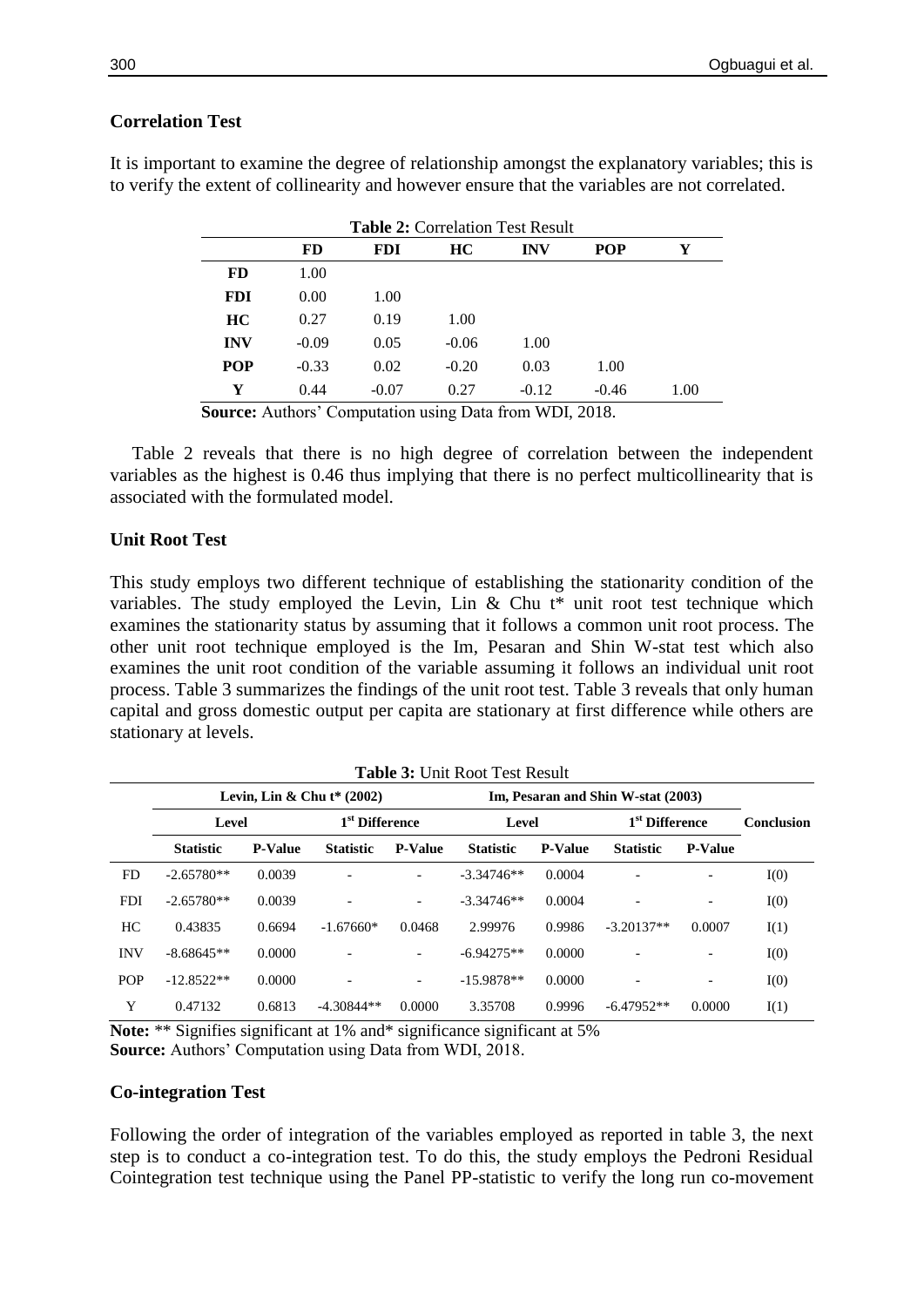| <b>Table 4: Pedroni Residual Cointegration Test</b>              |                      |            |                           |                               |  |  |  |  |
|------------------------------------------------------------------|----------------------|------------|---------------------------|-------------------------------|--|--|--|--|
| <b>Method</b>                                                    | <b>Statistic</b>     | Prob.      | <b>Weighted Statistic</b> | Prob.                         |  |  |  |  |
| Panel PP-Statistic                                               | -4.699098            | 0.0000     | $-5.806635$               | 0.0000                        |  |  |  |  |
| Wald Test: Null Hypothesis:<br>$C(1)=C(2)=C(3)=C(4)=C(5)=C(6)=0$ | <b>F</b> -statistics | Chi-square | d.f                       | Prob(F-stat & Chi-<br>square) |  |  |  |  |
|                                                                  | 9.839433             | 59.03660   | (6, 126)                  | 0.0000                        |  |  |  |  |

possibility of the model. The co-integration test was also extended by conducting the joint Wald test of the long run coefficients and the results are presented in table 4.

**Source:** Authors' Computation using Data from WDI, 2018.

Using the Panel PP-statistic as developed by Pedroni, table 4 reveals that the probability of both the statistic and the weighted statistic is less than 5% implying that they are significant. The null hypothesis of no co-integration can thus be rejected while the alternative of cointegration existing is accepted. Following the Wald test also as reported in table 4; the result shows that the F-statistic and chi-square statistic are significant as their probability are less than 5%. This implies that the null hypothesis of no joint significance of the long run coefficients is rejected. Thus, the result concludes that co-integration exist in variable relation.

## **Regression Result: Convergence Test**

Having established cointegration in table 4, the next step is to estimate the model and test for the existence of convergence. To do this, the Fully Modified OLS (FMOLS) is employed and the result is presented below.

| <b>Variable</b>    | <b>Coefficient</b> | t-Statistic |        | 95% Confidence Interval |                    |  |
|--------------------|--------------------|-------------|--------|-------------------------|--------------------|--|
|                    |                    |             | Prob.  | <b>Lower Bound</b>      | <b>Upper Bound</b> |  |
| ${\rm Y_0}$        | $0.290899**$       | 4.66        | 0.0000 | 0.167410                | 0.414388           |  |
| <b>POP</b>         | $-0.022254*$       | $-2.37$     | 0.0192 | $-0.040818$             | $-0.003690$        |  |
| <b>INV</b>         | $0.000403**$       | 4.34        | 0.0000 | 0.000219                | 0.000587           |  |
| HC                 | $-0.000616$        | $-1.68$     | 0.0947 | $-0.001339$             | 0.000108           |  |
| <b>FDI</b>         | $0.001926**$       | 3.24        | 0.0016 | 0.000748                | 0.003105           |  |
| FD                 | $-0.000438$        | $-0.82$     | 0.4124 | $-0.001494$             | 0.000617           |  |
| R-squared          | 0.758927           |             |        |                         |                    |  |
| Adjusted R-squared | 0.719797           |             |        |                         |                    |  |
| S.E. of regression | 0.013782           |             |        |                         |                    |  |
| Jarque-Berra       | 14.24936           |             |        |                         |                    |  |
| Jarque Berra Prob  | 0.000805           |             |        |                         |                    |  |

## **Table 5.** Fully Modified OLS Convergence Test Result **Dependent Variable: ∆Y**

Note: \*\* Signifies significant at 1% and\* significance significant at 5% **Source:** Authors' Computation using Data from WDI, 2018.

The result obtained from table 5 reveals that the coefficient of the GDP per capita is positive and statistically significant. Hence, the implication of this is that there is no conditional convergence among low income and high-income member countries within ECOWAS. Invariably, we say that there is a conditional divergence in the ECOWAS region. Also, the result shows that the coefficient of population growth rate is negative implying that there is a negative impact of population growth on output growth rate. The implication of this is that the population growth rate does not spur conditional convergence among ECOWAS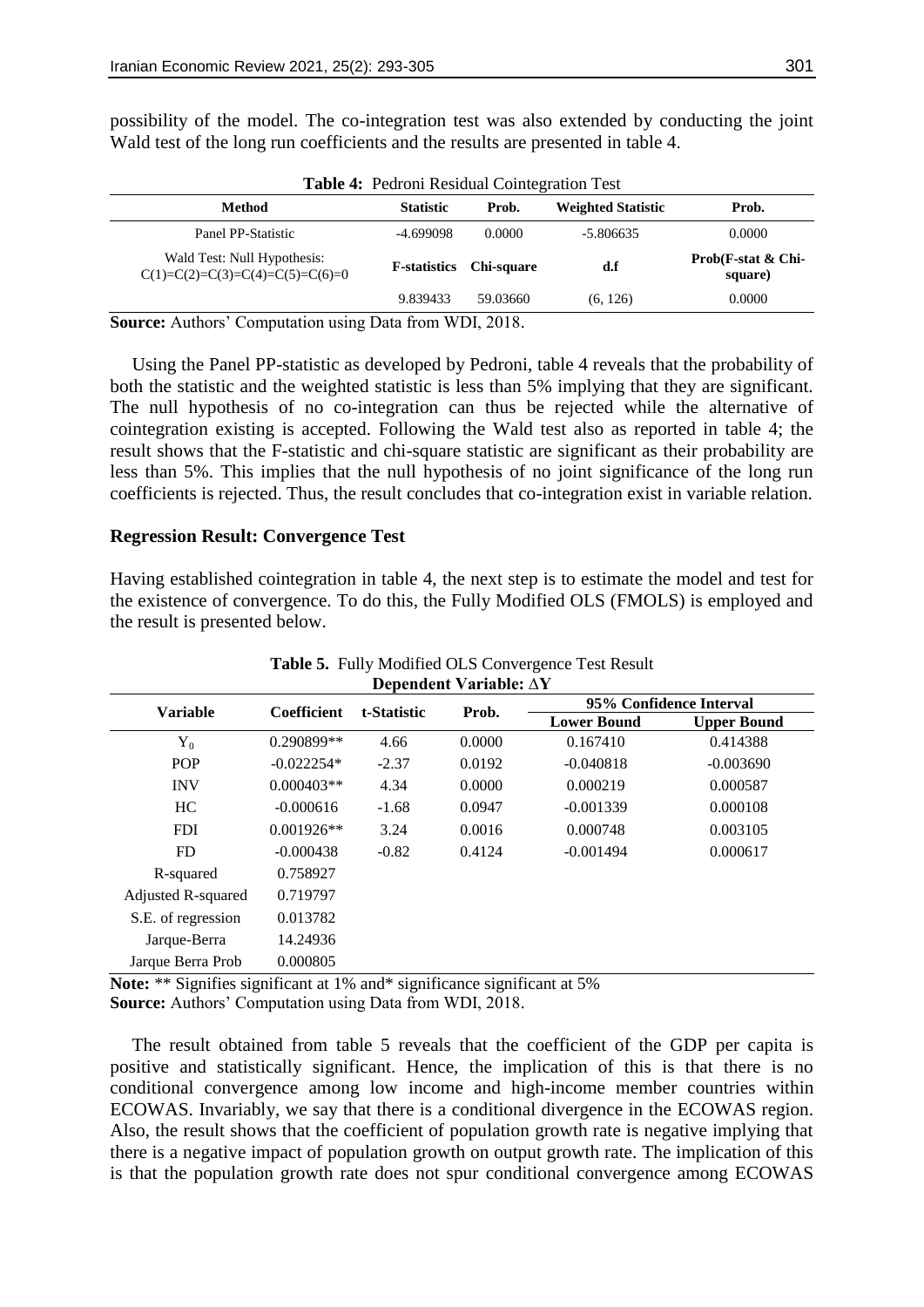member states. However, the investment coefficient of 0.000403 is positive and statistically significant implying that investment spurs conditional growth convergence among ECOWAS regions. More so, the level of human capital does not, however, spur conditional convergence as this is negative but statistically insignificant. Concentrating on foreign direct investment, the result shows that the extent to which foreign direct investment inflow as a percentage of GDP aids conditional convergence as the coefficient is positive and statistically significant. Contrary to the above, the financial development does not spur conditional convergence. This showcase the level of underdevelopment of the financial sector among ECOWAS countries and as such explains the banking crisis that has rocked the region between 1990 and 2017 coupled with the global economic meltdown and the aftermath effect of 2008. Also, on the statistical significance of the model, the Adjusted R-squared shows that about 72% of the variations in growth rate are well explained by the independent variables all put together.

## **Regression Result: Threshold Measurement**

To examine the level of Foreign Direct Investment threshold needed for convergence, the study employed the Fully Modified OLS (see table 6).

| Dependent variable: $\Delta Y$ |                    |             |        |                         |                    |  |  |  |
|--------------------------------|--------------------|-------------|--------|-------------------------|--------------------|--|--|--|
| <b>Variable</b>                | <b>Coefficient</b> | t-Statistic | Prob.  | 95% Confidence Interval |                    |  |  |  |
|                                |                    |             |        | <b>Lower Bound</b>      | <b>Upper Bound</b> |  |  |  |
| $Y_0$                          | $0.231904**$       | 5.42        | 0.0000 | 0.147147                | 0.316662           |  |  |  |
| <b>POP</b>                     | $-0.009788$        | $-1.59$     | 0.1136 | $-0.021951$             | 0.002375           |  |  |  |
| <b>INV</b>                     | $0.000631**$       | 11.54       | 0.0000 | 0.000522                | 0.000739           |  |  |  |
| HC                             | $-0.00068**$       | $-3.42$     | 0.0009 | $-0.001073$             | $-0.000286$        |  |  |  |
| <b>FDI</b>                     | 0.000695           | 1.01        | 0.3154 | $-0.000671$             | 0.002060           |  |  |  |
| <b>FD</b>                      | $0.001966*$        | 2.51        | 0.0137 | 0.000411                | 0.003520           |  |  |  |
| FDI <sup>2</sup>               | $-0.000128**$      | $-2.97$     | 0.0037 | $-0.000214$             | $-4.26E-05$        |  |  |  |
| FD <sup>2</sup>                | $-0.000043**$      | $-3.66$     | 0.0004 | $-0.000007$             | $-0.000003$        |  |  |  |
| R-squared                      | 0.878710           |             |        |                         |                    |  |  |  |
| Adjusted R-squared             | 0.832865           |             |        |                         |                    |  |  |  |
| S.E. of regression             | 0.015630           |             |        |                         |                    |  |  |  |
| Jarque-Berra                   | 11.80106           |             |        |                         |                    |  |  |  |
| Jarque Berra Prob              | 0.002738           |             |        |                         |                    |  |  |  |
| Wald F-statistic               | 31.60464**         |             |        |                         |                    |  |  |  |

**Table 6.** Fully Modified OLS Threshold Test Result **Dependent Variable: ∆Y**

Note: \*\* Signifies significant at 1% and\* significance significant at 5% **Source**: Authors' Computation using Data from WDI, 2018.

The core purpose of the result presented in table 6 is to determine the threshold level of FDI and Financial Development as a percentage of GDP that is needed to spur growth and aid convergence. Following equation (5) specified in the previous section, 7 \*\*  $\mathsf{w}_5$  $2\alpha$  $FDI_{it}^{**} = \frac{-\alpha_5}{2}$ , we input the values of  $\alpha_5$  *and*  $\alpha_7$  as 0.000695 and -0.000128 respectively into equation (5) and thus we arrived at 2(-0.000128)  $^{**}$   $-0.000695$ ⇁  $FDI_{it}^{**} = \frac{-0.000695}{2(0.000120)}$ , hence the threshold level is 3.77%. For financial

development, we follow equation (8) specified in the previous section, 8 \*\*  $\mathfrak{a}_6$  $2\alpha$  $FD_{it}^{**} = \frac{-\alpha_6}{2}$ , input the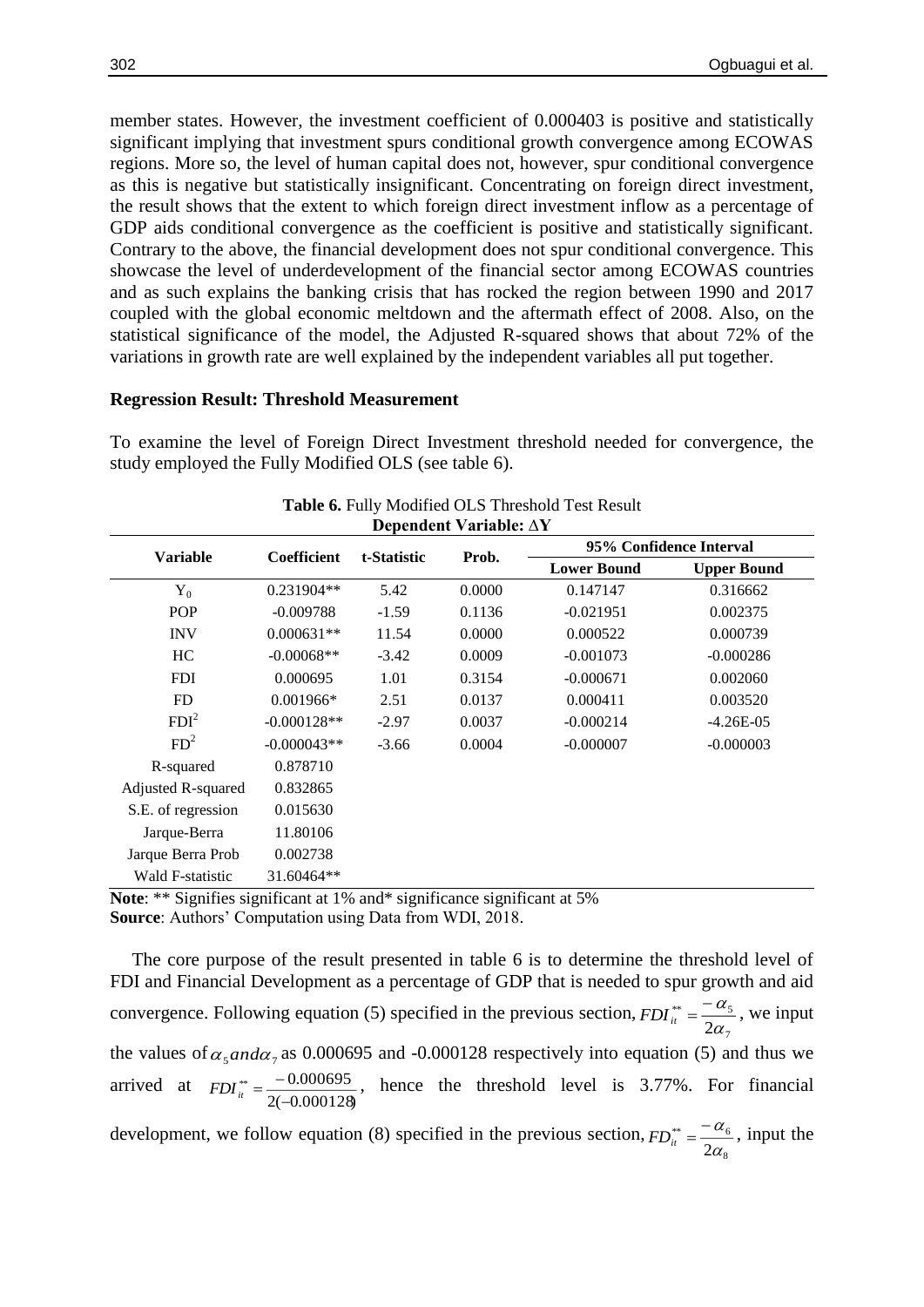values of  $\alpha_{\rm s}$  *and*  $\alpha_{\rm s}$  as 0.001966 and -0.000043 respectively into equation (8); thus the resultant equation is 2(-0.000043)  $^{**}$   $-0.001966$ - 1  $FD_{it}^{**} = \frac{-0.001900}{2600000}$ , hence the threshold level is 22.86%.

The implication of this is that the Foreign Direct investment as a percentage of GDP threshold level needed to aid conditional convergence and spur growth across all ECOWAS member states is 3.77%. Building on the above, the low-income countries must strive to maintain this level of investment inflows to fast-track convergence with other high-income countries. The result further implies that the required credit to private sector as a percentage of GDP which measures financial development that is needed to actualize convergence is 22.86%. Thus, the low-income member states must strive to maintain credit lending ratio of 22.86% of GDP in order to catch up with the growing economies. This finding proffers support to the previous result obtained in table 5. Here, population growth rate and level of human capital development do not aid conditional convergence, rather it is the investment that aids conditional convergence. More so, on the statistical significance of the model, the Adjusted R-squared shows that about 83% of the variations in growth rate are well explained by the independent variables all put together. Despite the above, Jarque-Bera test statistics reveals that the model is not normally distributed. Lastly, the Wald test statistic shows that all the coefficients are jointly significant and relevant in the model.

## **Conclusion and Policy Implication**

This study has examined financial development, foreign direct investment and growth convergence among ECOWAS member states. It supports the absence of conditional growth convergence among ECOWAS member states. Also, the extent of population growth rate and human capital development does not accelerate or spur conditional growth convergence among ECOWAS member states. However, the level of domestic investment and foreign direct investment spurs conditional growth convergence in the region. The study, therefore, concludes that the pace of financial development within the region does not spur convergence within the region. Given that foreign direct investment spurs convergence, the study posits that the required level of foreign direct investment threshold to stipulate growth convergence is 3.77%. A further conclusion drawn is that credit to the private sector threshold level required by low-income ECOWAS member countries to catch up with their high-income neighbours is 22.86%. The policy implication for this study is that the government of member states must thrive to ensure that foreign direct investment threshold of 3.77% is maintained. In addition, credit lending base of the low-income countries must be improved tremendously for growth convergence to occur. The above notwithstanding, low-income countries within the region must as a matter of urgency formulate fiscal and monetary policies that would spur investment. This is because domestic investment is a pre-requisite for growth convergence. More so, policies to control population growth rate must be maintained among the poor income countries within the region in order to stimulate catch up with high-income countries. More importantly, improving the level of human capital development within the region could shorten the period for convergence to occur; if not growth convergence will not be achieved. Hence, there must be massive investment in the determinants of human capital development (Health, education, and income) for low-income countries to catch up.

Lastly, since the pace of financial development does not stimulate growth convergence, policies that will aid financial inclusion and increased formal financial activities by member states' monetary authority as a matter of emergency should be formulated so as to drive growth within the region.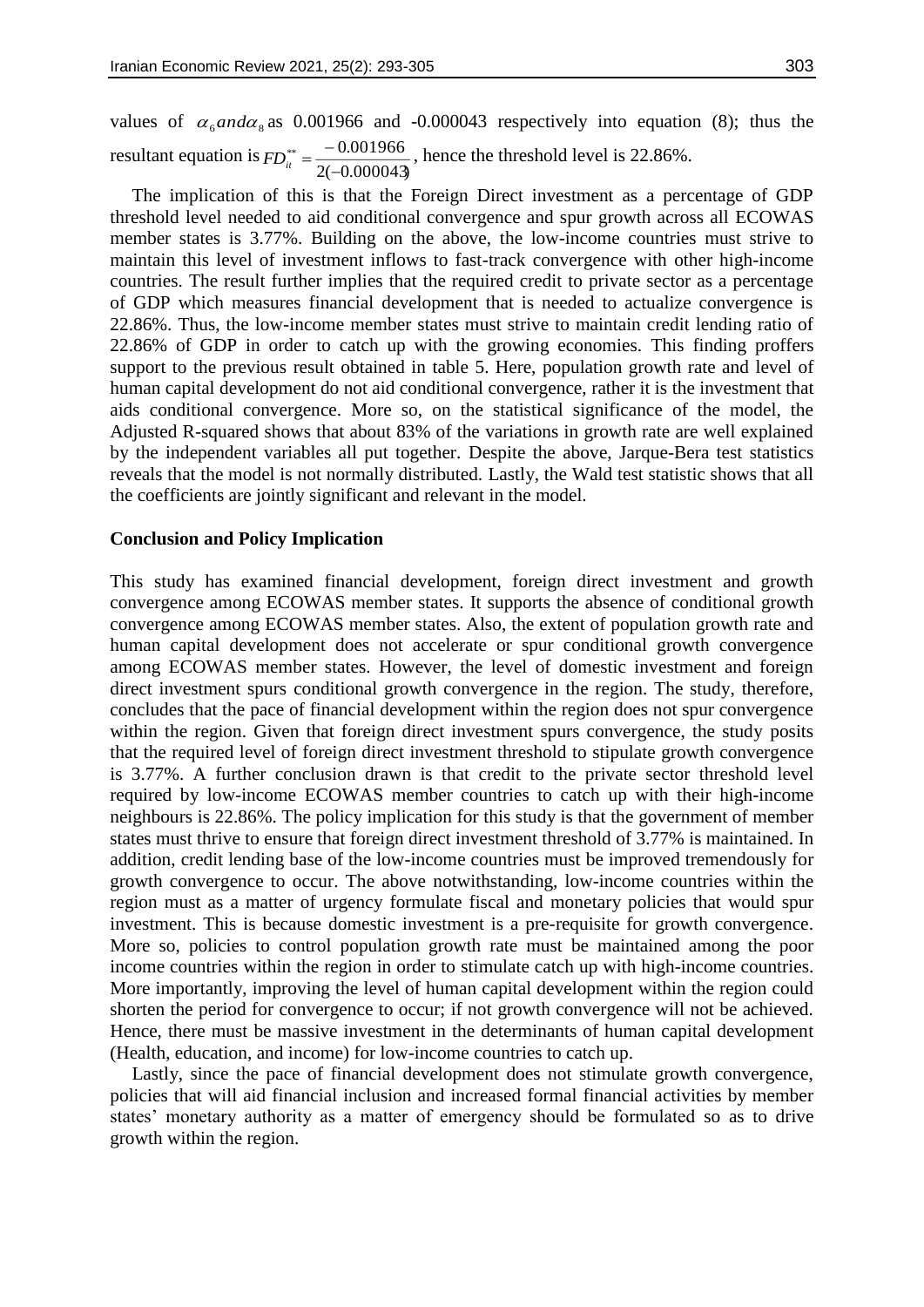#### **References**

- [1] Adeniyi, O., Ajide, B., & Salisu, A. (2015). Foreign Capital Flows, Financial Development, and Growth in Sub-Saharan Africa. *Journal of Economic Development*, *40*(3), 85-103.
- [2] Alan, K., & Carlyn, R. (2015). International Income Convergence: Is Latin America actually Different? *Economic Modeling*, *49*, 212–222.
- [3] Aregbesola, A. R. (2014). FDI and Institutional Adequacy: New Granger Causality Evidence from African Countries. *South Africa Journal of Economic and Management Science*, *17*(5), 557-568.
- [4] Awolusi, O. D., Adeyeye, O. P., & Pelser, T. G. (2017). FDI and Economic Growth in Africa: A Comparative Analysis. *International Journal of Sustainable Economy*, *9*(3), 183-198.
- [5] Bartosz, J., & Henryk, P. (2014). Real Convergence, Economic Crises and EU Cohesion Policy. *Cambridge Conference on Business and Economics,* Retrieved from http://www.gcbe.us/2014\_CBEC/data/Bartosz%20Jozwik,%20Henryk%20Ponikowski.doc
- [6] Barro, R., & Sala-i-Martin, X. (1997). Technology Diffusion, Convergence, and Growth. *Journal of Economic Growth*, *2*(1), 1-26.
- [7] Beck, T., Demirgüç-Kunt, A., & Maksimovic, V. (2005). Financial and Legal Constraints to Firm Growth: Does Firm Size Matter? *Journal of Finance, 60*(1), 137–177.
- [8] Cappuccio, N., & Lubian, L. (1992). The Relationships Among Some Estimators of the Cointegrating Coefficient: Theory and Monte Carlo Evidence. *Mimeographed, University of Padova*, Retrieved from https://www.unipd.it/en/
- [9] Dumitru, M., & Ileana, A. (2014). Capital Flows and Income Convergence in the European Union: A Fresh Perspective in View of the Macroeconomic Imbalance Procedure. *Procedia Economics and Finance*, *8*, 25-34.
- [10] Giovanni, M., & Portillo, R. (2018). Economic Fluctuations in Sub-Saharan Africa. *IMF Working Paper WP, 18*, Retrieved from
- [11] https://www.imf.org/~/media/Files/Publications/WP/2018/wp1840.ashx
- [12] Hansen, B. E., & Phillips, P. C. B. (1990). Estimation and Inference in Models of Cointegration: A Simulation Study. *Advances in Econometrics*, *8*, 225-248.
- [13] Hargreaves, C. H. (1994). A Review of Methods of Estimating Cointegrating Relationships (87- 132). In C. Hargreaves (Ed.), *Nonstationary Time Series Analysis and Cointegration*. Oxford: Oxford University Press.
- [14] Haupt, H., Schnurbus, J., & Semmler, W. (2017). Estimation of Grouped, Time-Varying Convergence in Economic Growth. *Econometrics and Statistics*, *000*, 1-18.
- [15] Monfort, M., Cuestas, J. C., & Ordóñez, J. (2013). Real Convergence in Europe: A Cluster Analysis. *Economic Modelling, 33*, 689-694.
- [16] Murphy, N. R., & Ukpolo, V. (1999). A Test of the Conditional Convergence Hypothesis: Econometric Evidence from African Countries. *Economics Letters*, *65*(2), 249-253.
- [17] Onakoya, A. B., Oseni, I. O., & Onakoya, A. O. (2013). Policy Mix, Convergence and Growth in ECOWAS Countries. *Journal of Economic and Sustainable Development*, *4*(1), 69-77.
- [18] Osada, M., & Saito, S. (2010). Financial Integration and Economic Growth: An Empirical Analysis using International Panel Data from 1974−2007. *Third Annual Workshop of the BIS Asian Research Networks*, Retrieved from
	- http://www.bis.org/repofficepublarpresearch201003.13.pdf.
- [19] Philips, P. C. B. (1995). Fully Modified Least Squares and Vector Autoregression. *Econometrica, 63*(5), 1023–1078.
- [20] Phillips, P. C. B., & Loretan, M. (1991). Estimating Long-run Economic Equilibria. *Review of Economic Studies*, *59*, 407 – 436.
- [21] Sbia, R., & Alrousan, S. (2016). Does Financial Development Induce Economic Growth in UAE? The Role of Capitalization and Foreign Direct Investment. *International Journal of Economics and Financial Studies, 6*(2), 703-710.
- [22] Sum, K. (2012). The Integration of the Financial Markets and Growth Evidence from a Global Cross-country Analysis. *Bank Credit*, *43*(3), 47–70.
- [23] Raheem, I. D., & Adeniyi, O. A. (2015). Capital Inflows and Outflow and Economic Growth in Sub-Saharan Africa. *International Journal of Economics and Business Research, 10*(1), 1–10.